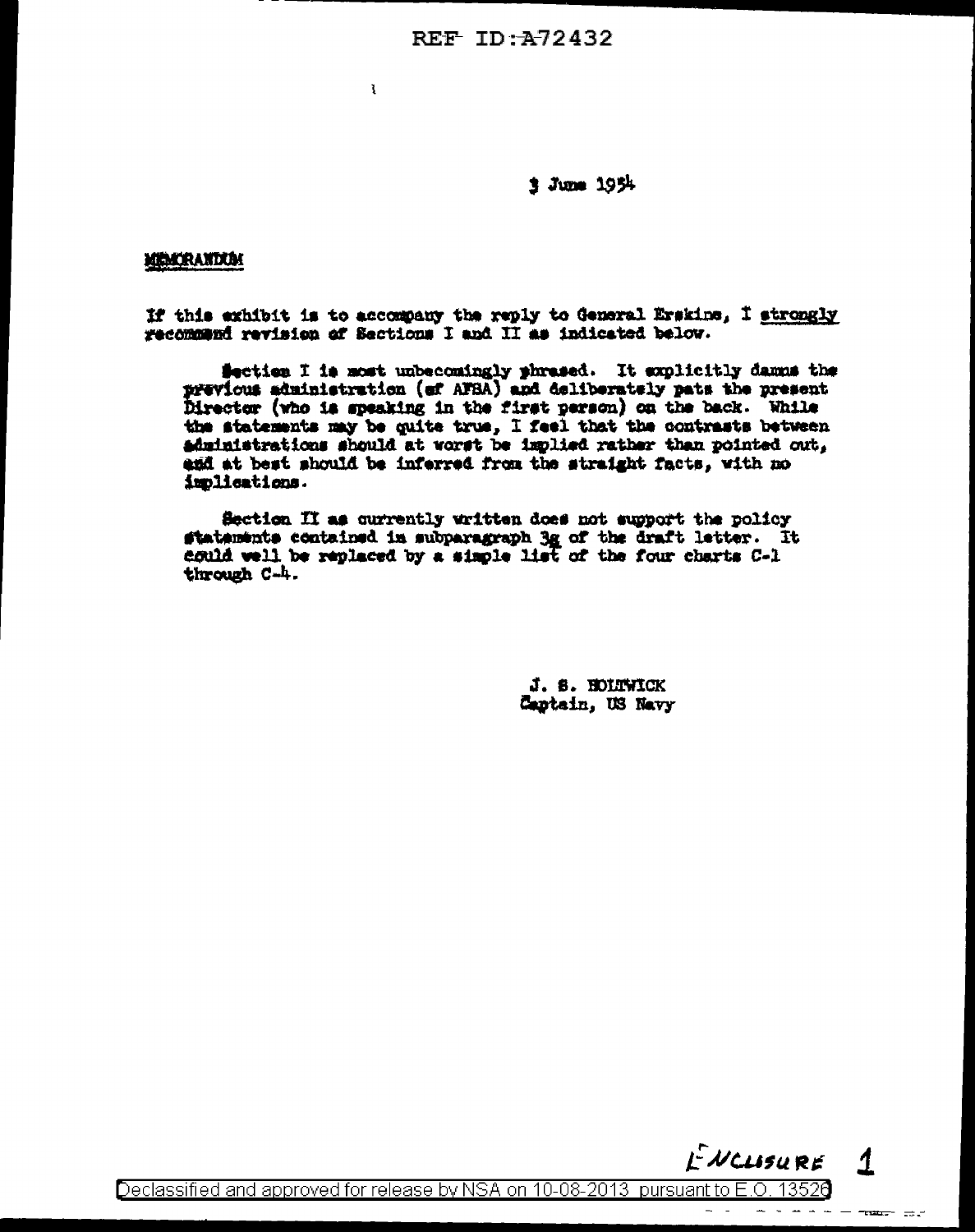EROWNELL COMMITTEE REPORT

**REF** 

EYTRACK

# <u>p. 111-113</u>

"The Committee can advise without qualification that communicatinns intelligence has been in the past, and still is, of vital importance to the Government. There was a tendency on the part of certain witnesses from the three Services to emphasize that its primary importance is 'military', and that the primary justification for our great COMINT effort should be to furnish the three Services with intelligence which is necessary in connection with the conduct of a war and in preparing to meet attack if a war starts. When one considers the fact that in the past most of the specacular examples of its success have been directly connected with our military effort, this view is not surprising. On the other hand, there is no question in the Committee's mind that at this stage of our country's history communications intelligence is also of primary importance to the successful operations of cartain of the eivilian agencies, particularly the State Department, the Central Intelligence Agency and the Federal Bureau of Investigation. These civilian agencies today play a vital part in the mational security of the United States, and it is apperent to us that COMINT has an essential part in our entire effort to protect that security and not only in that large part of the effort which is the direct responsibility of the Military Services. This principle should govern our COMINT organisation to a greater extent in the future than it has in the past.

ID:A72432

ECRE

"Information obtained through COMINT is of importance in a number of ways, but it is not too much of an oversimplification te divide its importance into two main categories. The first of these relates to the direct support of our military units in the field through communications intelligence pertaining to order-or-battle, movements of the enemy, enemy plans and intentions, and so forth. The second includes the longer-range military information, and intelligence relating to diplomatic, political, economic and soientific matters. While the two interlock, the former is unquestionably of primary importance to the Services and is indispensable to them. The latter is of importance to the Services and the civilian agencies alike. The two-fold characteristic of the finished product is the source of one of the difficulties in the organisation of a central communications intelligence effort. The difficulty is compounded by the fact that, although it is possible to separate to the extent indicated the use of the finished product, it is not at all possible to segregate to an equal extent the functions of collecting and processing the material which is the acuree of the information. Some information in the first category can be abtained directly at a forward intercept station. Other such information, very probably of even greater importance, can be obtained only by compiling at AFSA itself all the bits and pieces derived from all COMINT sources, and by using the complicated cryptanalytic machinery located at AFMA. This is but die of the factors that leads us to the conclusion that COMINT is a mational responsibility (as distinct from the responsibility of any particular Service, department or agency) and that as a consequence the activity must be so managed and organized as to exploit all available intelligence resources in the participating departments and agencies in order to obtain the optimum results for each and for the Government as a whole."

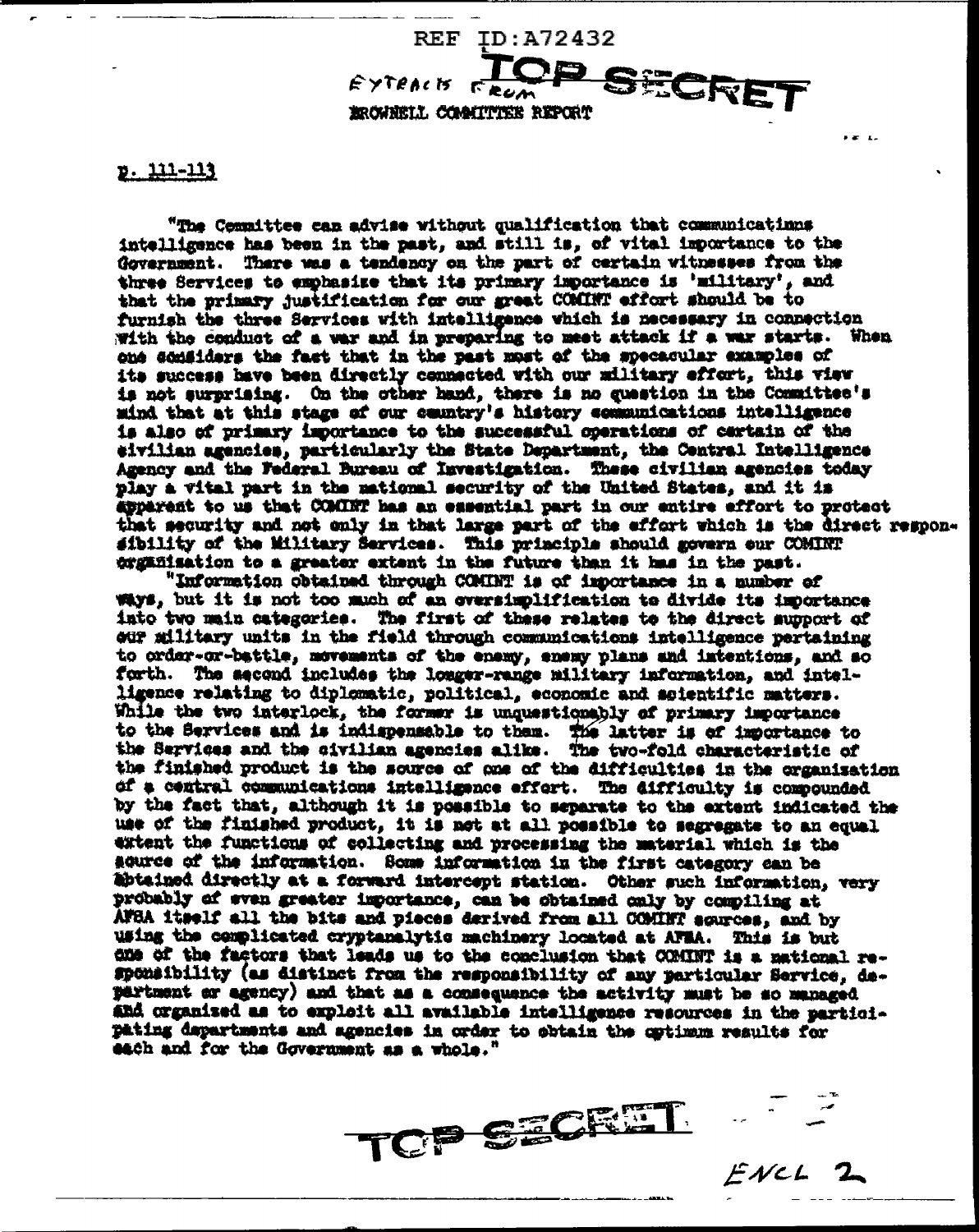REF ID: A72432

TOF

**GEGRET SE** 

». 125-126

"Melow the directorate level, senior positions should be filled by individuals, whether officer or civilian, who have a career interest in the field of communications intelligence. We do not believe that these positions should be limited to civilians, because we are impressed by the testimony given by many witnesses as to the importance of familiarizing the Service organisations in the field with AFBA organization and operations by rotating efficers from AFSA into field positions and then back again. Also, the long experience of several Mavy officers is one of the great assets of the activity today. On the other hand, it would be a major mistake to limit the senior positions to officers, because it is of the greatest importance to encourage civilians to make careers is the COMINT field by clear demonstration that senior positions will be available to them if their talents marit promotions."

# $2.129$

" We are more concerned over the fact that the present top level control of AFSA is in a three-haaded group, each member of which often has in mind the interests of his own Service, than by the fact that the group is military. Although it is our opinion that the 1949 experiment whereby AFBA was placed under the Joint Chiefs of Staff should be terminated, we would not adopt the plan urged on us by some witnesses that, following the British precedent, it should be placed directly under a civilian agency, such as the Central Intelligance Agency. We reach this conclusion not so much on the theory that the COMINT product is more important to the Services than to the civilian agencies as because (1) the Services are practically the sole collectors and transfitters of the raw intercepted material, and (2) the product is used to so important an extent in combat activities in time of war as to dictate the desirability of preserving lines of command through established dafense channels. We have received no convincing evidence that it is necessary to put AFBA outside the Defense establishment in order to assure that the needs of civilian agencies are properly taken care of."

# $2.138 - 139$

"Greater civilianisation, according to SCAG, is absolutely necessary in that branch of AFSA which is charged with the conduct of technical research. Many seientists and mathematicians in recent years have felt the appeal of the importance and mystery of the COMINT effort, only to draw away upon developing closer contact because they have felt it impossible or frustrating (whether rightly or wrongly makes little difference) to work within the military hierarchy.'

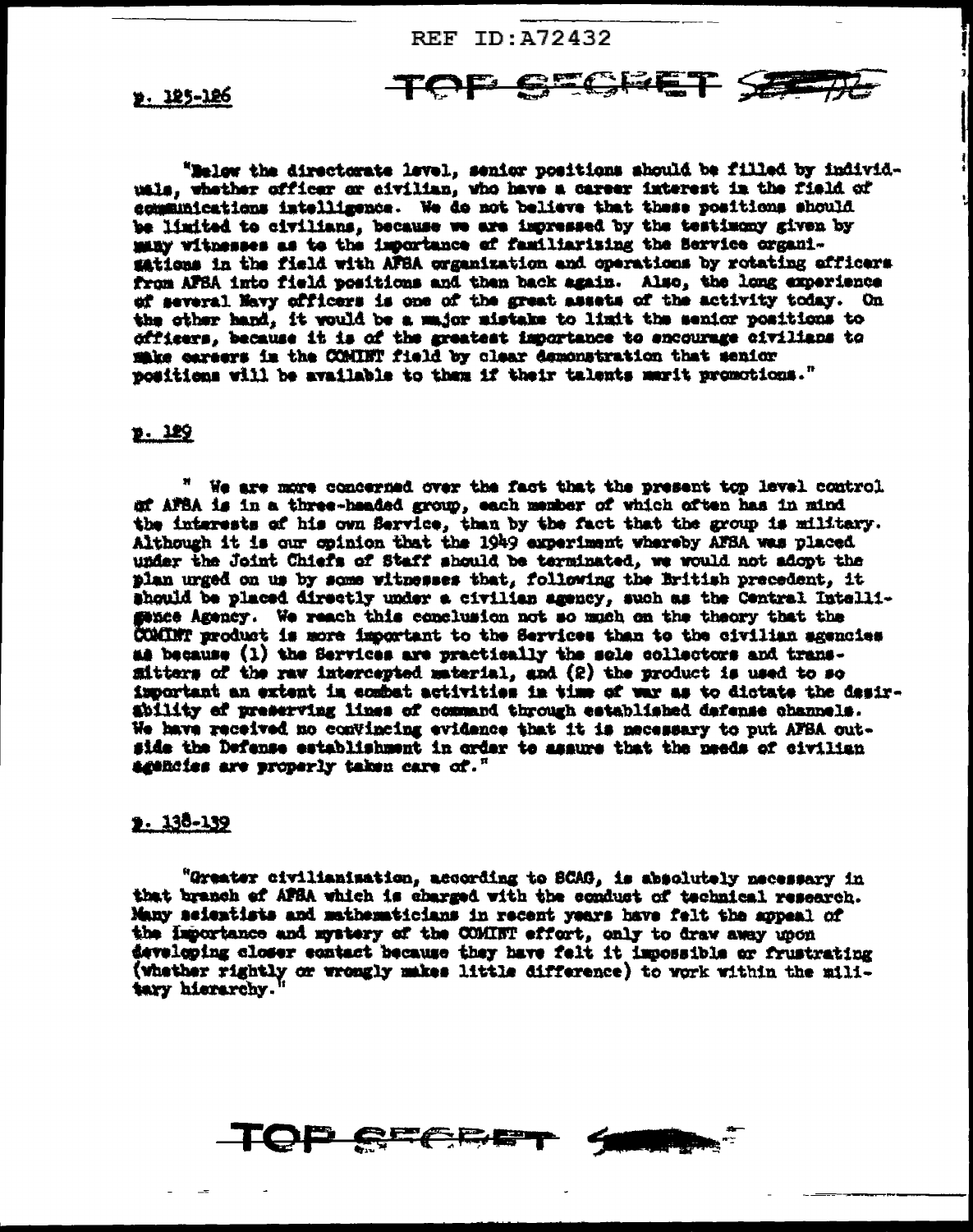# PARAPHRASED EXTRACTS FROM A PAPER by the HON. H. STRUVE HEREEL\*

(Substitutions in the original article indicated by cancellation of original word(s), underlining of word(s) substituted)

The fundamental principles, which must be identified and appreciated before any start can be made on the organization chart, are:

(1) Giviliam Military control may be of two kinds -- active or passive -and each kind requires an entirely different type of organizational structure.

(2) Military decisions cannot be separated from civilian decisions.

# $\bullet$   $\bullet$   $\bullet$

Under the passive concept, while eivilians military officers do hold the highest positions and "influence," the military civilians really control. A few eivilians officers at the top have the power to decide; they outrank all military-efficers sivilians and can, if they so desire, take command. But it is deemed irrelevant whether they actually do decide as long as the eavilies military signature is the final word. Bince thuse eivilians military officers are more interested to know what has been decided than to have the data needed to make decisions, the fact that all the information they receive comes through a single military civilian channel makes no difference.

Such a system cannot work without a military civilian chief to sit in the senter of the web -- immediately below the eivilians military but above all the others. Through this single military-commander civilian head all information passes up and all orders pass down. The military civilian chief must and does "run" the department, agency. The eavilian-Secretaries top military officers are thus more like a board of directors than top executives.

### \* \* \*

On the sther hand, the active concept is that, if they really wish to sontrol, eivilians the military must participate actively in the daily business of the department agency. They must have not only the power to decide but also \* HARVARD BUSINESS REVIEW - January-February 1954, Vol. 32, No. 1  $F$ NCL  $3$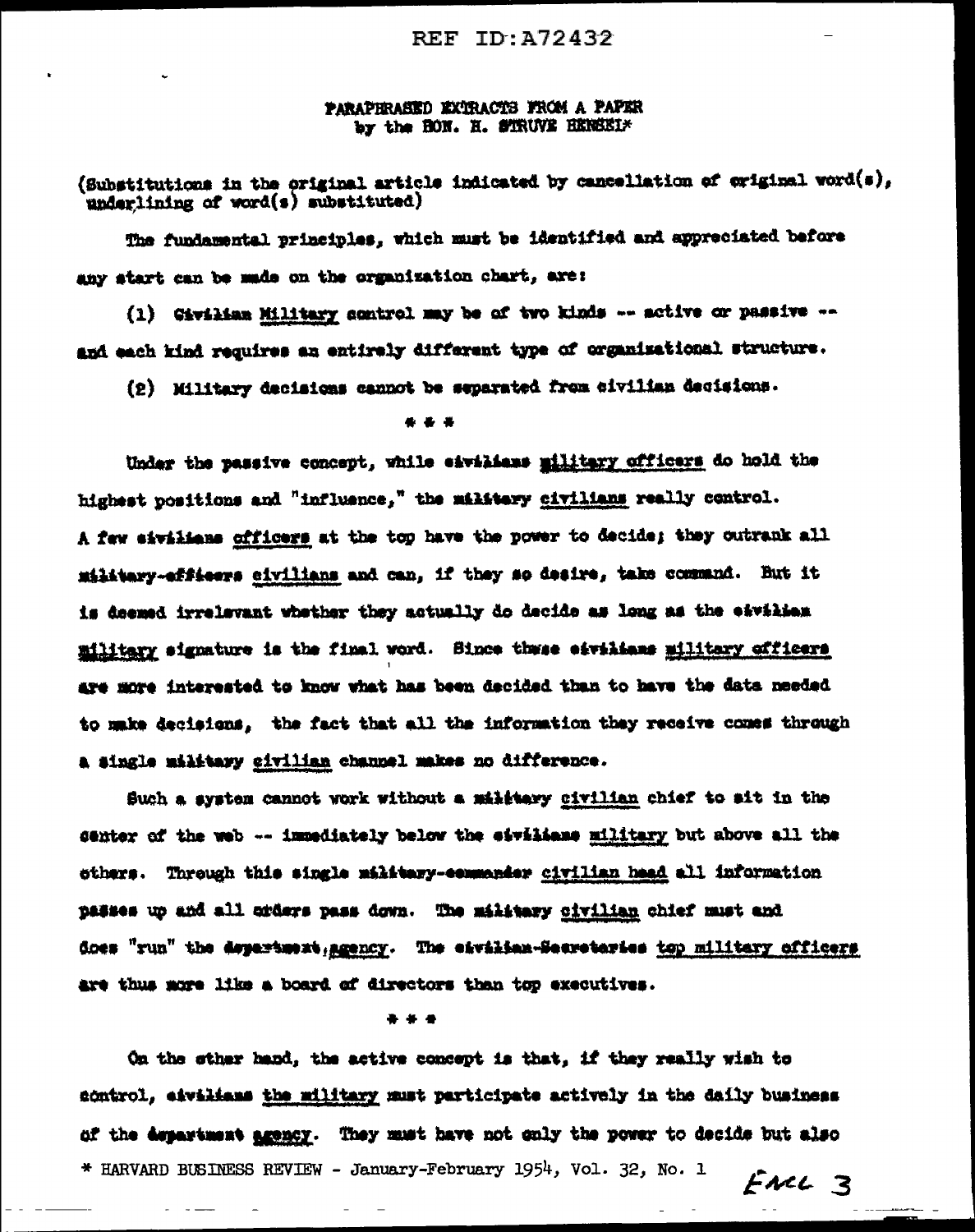# REF ID: A72432

the ability to decide independently and intelligently -- that is, on the basis of thoroughly informed judgment. There is no place under this concept for a single uilitary-esmanics civilian chief with power to "run" the department agency. The eavilian-Secretary military Director does the "running," and any military civilian head is only one of several top advisers and consultants.

It is readily apparent why a choice must be made between these two concepts of eivilian military control. They are miles apart in philosophy, principle, and implementation. They demand quite different types of personnel in the key positions. ... And just as eivilian military sontrol cannot be part active and part passive, organizations must follow ene pattern or the other.

## \* \* \*

... there still remains a forceful body of thought in favor of the passive concept. It is a workable approach -- or at least it has worked in the past. It offers an antidote for the weak-eivilian-Seeretary inexperienced military Director. It also offers some cure for the lack of continuity in office of the eivilians military. It has considerable appeal to many in the career military civil service.

## \*\*\*

Not only is there much more to war the eryptologic business than any single specialist skill; it is also clear that all the mecessary specialised knowledge and experience must be blended into a single dacision by "generalists" rather than by "specialists." And the expressions of specialist opinion must flow to the generalists unimpeded by any military civilian or other specialist filters.

The favorite justification for having a specialist as top executive is the assumption that, unless he has a "personal wealth of military cryptologic experience" and "continuity of office," a parson will not be capable of interpreting wartime COMINT situations or of making the proper decisions. Yet

**THE STATE OF STRAIN** 

2